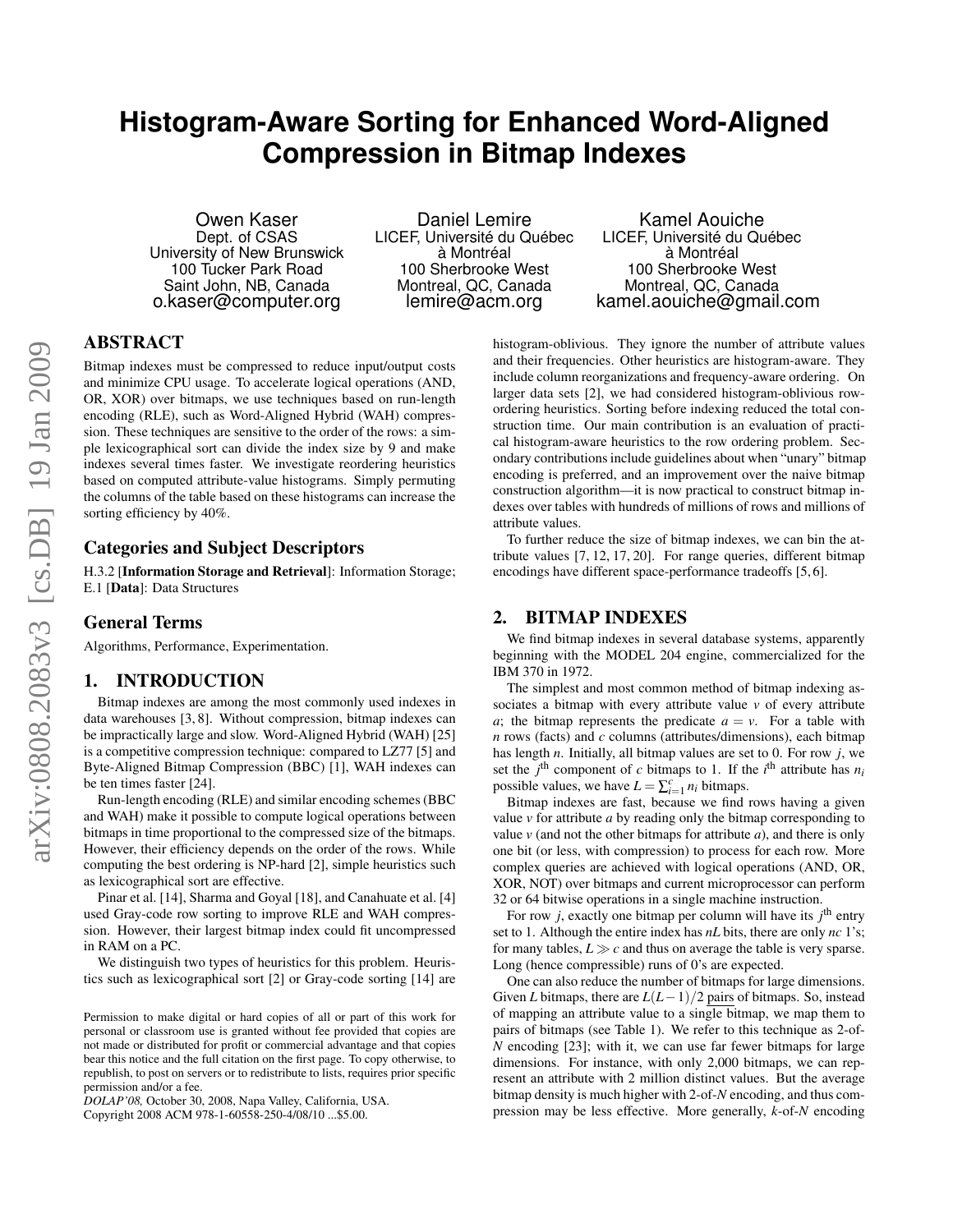|  |  |  | Table 1: Example of 1-of-N and 2-of-N encoding |  |
|--|--|--|------------------------------------------------|--|
|--|--|--|------------------------------------------------|--|

| Montreal | 100000000000000 | 110000 |
|----------|-----------------|--------|
| Paris    | 010000000000000 | 101000 |
| Toronto  | 001000000000000 | 100100 |
| New York | 000100000000000 | 011000 |
| Berlin   | 000010000000000 | 010100 |

allows *L* bitmaps to represent  $\binom{L}{k}$  distinct values; conversely, us-

 $\lim_{i} L = \lceil k n_i^{1/k} \rceil$  bitmaps is sufficient to represent  $n_i$  distinct values. However, searching for a specified value *v* no longer requires scanning a single bitmap. Instead, the corresponding *k* bitmaps must be combined with a bitwise AND. There is a tradeoff between index size and the index speed [2].

For small dimensions, using *k*-of-*N* encoding may fail to reduce the number of bitmaps, but still reduce the performance. We apply the following heuristic. Any column with less than 5 distinct values is limited to 1-of-*N* encoding (simple or unary bitmap). Any column with less than 21 distinct values, is limited to  $k = 1, 2$ , and any column with less than 85 distinct values is limited to  $k = 1, 2, 3$ .

### 3. COMPRESSION

RLE compresses efficiently when there are long runs of identical values: it works by replacing any repetition by the number of repetitions followed by the value being repeated. For example, the sequence 11110000 becomes 4140. Current microprocessors perform operations over words of 32 or 64 bits and not individual bits. Hence, the CPU cost of RLE might be large [19]. By trading some compression for more speed, Antoshenkov [1] defined a RLE variant working over bytes instead of bits: the Byte-Aligned Bitmap Compression (BBC). Trading even more compression for even more speed, Wu et al. [25] proposed the Word-Aligned Hybrid (WAH). Their scheme is made of two different types of words<sup>1</sup>. The first bit of every word distinguishes a verbatim (or dirty) 31 bit word from a running sequence of 31-bit clean words (0x00 or 1x11). Running sequences are stored using 1 bit to distinguish between the type of word (0 for 0x00 and 1 for 1x11) and 30 bits to represent the number of consecutive clean words. Hence, a bitmap of length 62 containing a single 1-bit at position 32 would be coded as the words 100x01 and 010x00. Because dirty words are stored in units of 31 bits using 32 bits, WAH compression can expand the data by 3%. We created our own WAH variant called Enhanced Word-Aligned Hybrid (EWAH). Contrary to WAH compression, EWAH may never (within 0.1%) generate a compressed bitmap larger than the uncompressed bitmap. It also uses only two types of words (see Fig. 1). The first type is a 32-bit verbatim word. The second type of word is a marker word: the first bit is used to indicate which clean word will follow, 16 bits to store the number of clean words, and 15 bits to store the number of dirty words following the clean words. EWAH bitmaps begin with a marker word.

Given *L* bitmaps and *n* rows, we can naively construct a bitmap index in time  $O(nL)$  by appending a word to each compressed bitmap every 32 or 64 rows. We found this approach impractically slow when *L* was large—typically, with  $k = 1$ . Instead, we construct bitmap indexes in time  $O(nck + L) = O(nck)$  [2] where *ck* is the number of true values per row (See Algorithm 1): within each block of 32 rows, we store the values of the bitmaps in a set—omitting any unsolicited bitmap, whose values are all false (0x00). We partition the table horizontally into blocks indexed with compressed bitmaps using a fixed memory budget (256 MiB). Each block of bitmaps is written sequentially and preceded by an array of 4-byte integers containing the location of each bitmap.

| a) an example bitmap being compressed (5456 bits)<br>10000000011100000110000111000011 32 bits<br>0000000000000000000000000000000 5392 bits<br>00111111111100000000000001110001 32 bits                          |                                                        |
|-----------------------------------------------------------------------------------------------------------------------------------------------------------------------------------------------------------------|--------------------------------------------------------|
| b) dividing the bitmap into 32-bit groups<br>10000000011100000110000111000011 group 1:32 bits<br>0000000000000000000000000000000 group 2-175: 174*32 bits<br>00111111111100000000000001110001 group 176:32 bits |                                                        |
| c) EWAH encoding<br>10000000011100000110000111000011<br>000010101000100000000000000000001<br>001111111111000000000000001110001                                                                                  | marker-word<br>dirty word<br>marker word<br>dirty word |
| ∟number of clean words: 16 bits<br>type of the clean words: 1 bit<br>number of dirty words following clean words: 15 bits                                                                                       |                                                        |

Figure 1: Enhanced Word-Aligned Hybrid (EWAH)

Algorithm 1 Constructing bitmaps. For simplicity, we assume the number of rows is multiple of the word size.

Construct: *B*1,...,*BL*, *L* compressed bitmaps  $\omega_i \leftarrow 0$  for  $1 \leq i \leq L$ .  $c \leftarrow 1$  {row counter}  $\mathcal{N} \leftarrow \emptyset$  { $\mathcal{N}$  records the dirtied bitmaps} for each table row do for each attribute in the row do for each bitmap *i* corresponding to the attribute value do set to true the  $(c \mod w)$ <sup>th</sup> bit of word  $\omega_i$ *N* ←  $\mathcal{N}$  ∪ {*i*} if *c* is a multiple of *w* then for *i* in  $\mathcal{N}$  do add  $c/w - |B_i| - 1$  clean words (0x00) to  $B_i$ add the word  $\omega_i$  to bitmap  $B_i$  $\omega_i \leftarrow 0$  $\mathcal{N} \leftarrow \emptyset$  $c \leftarrow c + 1$ **for** *i* in  $\{1, 2, \ldots, L\}$  **do** add  $c/w - |B_i| - 1$  clean words (0x00) to  $B_i$ 

Naively, we could compute logical operations between 2 bitmaps in n/32 bitwise operations. Instead, we compute logical operations (OR, AND, XOR) between 2 bitmaps in time  $O(|B_1|+|B_2|)$  where  $|B_i|$  is the size of the compressed bitmap [2, 25]. Finally, we can bound the bitmap sizes:  $|\bigwedge_i B_i| \le \min_i |B_i|$  and  $|\bigvee_i B_i| \le \sum_i |B_i|$ .

## 4. SORTING TO IMPROVE COMPRESSION

Sorting can benefit bitmap indexes at several levels. We can sort the rows of the table. The sorting order depends itself on the order of the table columns. And finally, we can allocate the bitmaps to the attribute values in sorted order.

### 4.1 Sorting rows

Reordering the rows of a compressed bitmap index can improve compression. Whether using RLE, BBC, WAH or EWAH, the problem is NP-hard by reduction from the Hamiltonian path problem [2, Theorems 1 and 2]. A simple heuristic begins with an uncompressed index. Rows (binary vectors) are then rearranged to promote runs. In the process, we may also reorder the bitmaps. This is the approach of Canahuate et al. [4], but it uses  $\Omega(nL)$  time. For the large dimensions and number of rows we have considered, it is infeasible. A more practical approach [2] is to reorder the table, then construct the compressed index directly; we can also reorder the table columns prior to sorting.

Three types of ordering can be used for ordering rows. We may cluster identical rows, but it is not a competitive heuristic [2].

• In lexicographic order, a sequence  $a_1, a_2, \ldots$  is smaller than another sequence  $b_1$ ,  $b_2$ ,... if and only if there is a *j* such that  $a_i < b_j$  and  $a_i = b_i$  for  $i < j$ . The Unix sort command provides an efficient mean of sorting flat files into lexicographic

<sup>&</sup>lt;sup>1</sup>For simplicity, we limit our exposition to 32 bit words.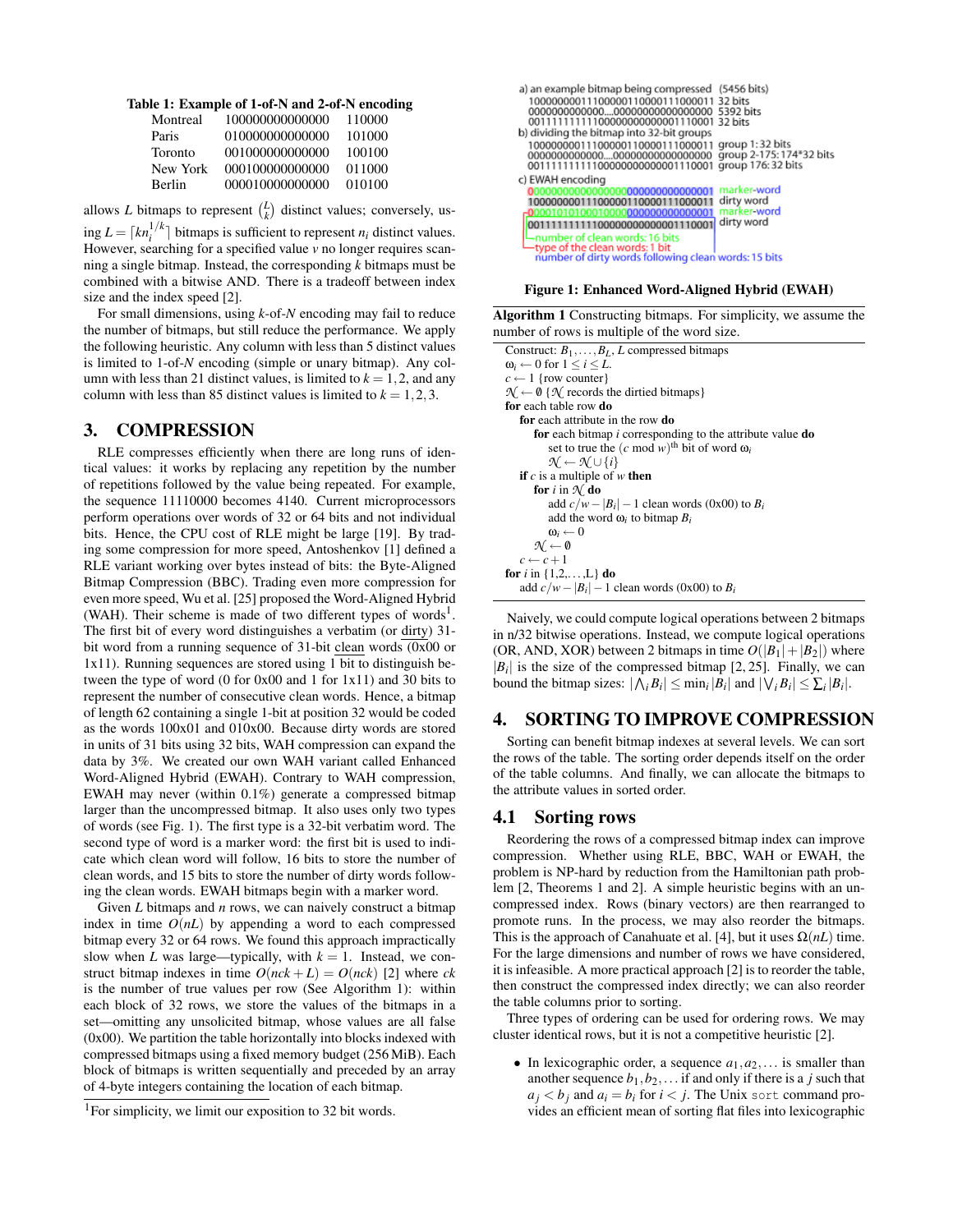order; in under 10 s our test computer (see Section 6) sorted a 5-million-line, 120 MB file. SQL supports lexicographic sort via ORDER BY.

• Gray-code (GC) sorting is defined over bit vectors [14]: the sequence  $a_1, a_2, \ldots$  is smaller than  $b_1, b_2, \ldots$  if and only if there exists *j* such that<sup>2</sup>  $a_j = a_1 \oplus a_2 \oplus \ldots \oplus a_{j-1}, b_j \neq a_j$ , and  $a_i = b_i$  for  $i < j$ . Algorithm 2 shows how to compare sparse GC bit vectors  $v_1$  and  $v_2$  in time  $O(\min(|v_1|,|v_2|))$ where  $|v_i|$  is the number of true value in bit vector  $v_i$ . Sorting the rows of a bitmap index without materializing the uncompressed bitmap index is possible [2]: we implemented an *O*(*nck* log*n*)-time solution for *k*-of-*N* indexes using an external-memory B-tree [10]. Unfortunately, it proved to be two orders of magnitude slower than lexicographic sort.

| Algorithm 2 Gray-code less comparator between sparse bit vectors           |  |
|----------------------------------------------------------------------------|--|
| <b>INPUT</b> : arrays $a$ and $b$ representing the position of the ones in |  |

two bit vectors

OUTPUT: whether the bit vector represented by *a* is less than the one represented by *b f* ← true

 $m \leftarrow min(length(a), length(b))$ for *p* in 1,2,...,*m* do return *f* if  $a_p > b_p$  and  $\neg f$  if  $a_p < b_p$  $f \leftarrow \neg f$ return  $\neg f$  if length $(a)$  > length $(b)$ ,  $f$  if length $(b)$  > length $(a)$ , and false otherwise

For RLE, the best ordering of the rows of a bitmap index minimizes the sum of the Hamming distances:  $\sum_i h(r_i, r_{i+1})$  where  $r_i$ is the *i*<sup>th</sup> row, for  $h(x, y) = |\{i | x_i \neq y_i\}|$ . If all  $2^L$  different rows are present, the GC sort would be an optimal solution to this problem [14]. The following proposition shows that GC sort is also optimal if all  $\binom{N}{k}$  *k*-of-*N* codes are present. The same is not true of lexicographic order when  $k > 1$ : 0110 immediately follows 1001 among 2-of-4 codes, but their Hamming distance is 4.

Proposition 1 *We can enumerate, in GC order, all k-of-N codes in* time  $O(k\binom{N}{k})$  (optimal complexity). Moreover, the Hamming dis*tance between successive codes is minimal (=2).*

PROOF. Let *a* be an array of size *k* indicating the positions of the ones in  $k$ -of- $N$  codes. As the external loop, vary the value  $a_1$ from 1 to  $N - k + 1$ . Within this loop, vary the value  $a_2$  from  $N$  $k + 2$  down to  $a_1 + 1$ . Inside this second loop, vary the value of *a*<sub>3</sub> from  $a_2 + 1$  up to  $N - k + 3$ , and so on. By inspection, we see that all possible codes are generated in increasing GC order. To see that the Hamming distance between successive codes is 2, consider what happens when *ai* completes a loop. Suppose that *i* is odd and greater than 1, then  $a_i$  had value  $N - k + i$  and it will take value  $a_{i-1} + 1$ . Meanwhile, by construction,  $a_{i+1}$  (if it exists) remains at value  $N - k + i + 1$  whereas  $a_{i+2}$  remains at value  $N - k + i + 2$  and so on. The argument is similar if  $i$  is even.  $\Box$ 

For a given column, suppose that in a block of 32 rows, we have *j* distinct attribute values. We computed the average number of bitmaps that would have a dirty word (see Fig. 2). Comparing *k*of-*N* codes that were adjacent in GC ordering against *k*-of-*N* codes that were lexicographically adjacent, the difference was insignificant for  $k = 2$ . However, GC ordering is substantially better for



Figure 2: Probabilities that a bitmap will contain a dirty word, when several (*x*-axis) of 1000 possible attribute values are found in a 32-row chunk. Effects are shown for values with *k*-of-*N* codes that are adjacent in GC order, adjacent in lexicographic order, or randomly selected.

 $k > 2$ , where bitmaps are denser. Selecting the codes randomly is disastrous. Hence, sorting part of a column—even one without long runs of identical values—improves compression for *k* > 1.

For encodings like BBC, WAH or EWAH, GC sorting is not optimal, even when all *k*-of-*N* codes are present. For example consider the sequence of rows 1001, 1010, 1100, 0101, 0101, 0110, 0110, 0011. Using 4-bit words, we see that a single bitmap contains a clean word (0000) whereas by exchanging the fifth and second row, we get two clean words (0000 and 1111).

### 4.2 Sorting bitmap codes

For a simple index, the map from attribute value to bitmaps is inconsequential; for *k*-of-*N* encodings, some bitmap allocations are more compressible: consider an attribute with two overwhelmingly frequent values and many other values that occur once each. If the table rows are given in random order, the two frequent values should have codes that differ as little as possible.

There are several ways to allocate the bitmaps. Firstly, the attribute values can be visited in alphabetical or numerical order, or for histogram-aware schemes—in order of frequency. Secondly, the bitmap codes can be used in different orders. We consider lexicographical ordering (1100, 1010, 1001, 0110, . . . ) and GC order (1001, 1010, 1100, 0101, . . . ) ordering (see proof of Proposition 1). For dense low-dimensional tables, GC order is preferable [2] and its compression effects are comparable to sorting the index rows in GC order. Meanwhile, it is technically easier to implement since we can sort the table lexicographically and only use GC ordering during the bitmap index construction.

Alpha-Lex denotes sorting the table lexicographically and assigning bitmap codes so that the  $i<sup>th</sup>$  attribute gets the lexicographically *i*<sup>th</sup> smallest bitmap code. Gray-Lex is similar, except that the *i*<sup>th</sup> attribute gets the rank-*i* bitmap code in GC order. These two approaches are histogram oblivious—they ignore the frequencies of attribute values.

Knowing the frequency of each attribute value can improve code assignment when  $k > 1$ . For instance, clustering dirty words increases the compressibility. Within a column, Alpha-Lex and Gray-Lex order runs of identical values irrespective of the frequency: the sequence afcccadeaceabe may become aaaabccccdeeef. For better compression, we should order the attribute values—within a column—by their frequency (e.g., aaaacccceeebdf). Allocating the bitmap codes in GC order to the frequency-sorted attribute values, our Gray-Frequency sorts the table rows as follows. Let  $f(a_i)$  be the frequency of attribute  $a_i$ . Instead of sorting the ta-

<sup>&</sup>lt;sup>2</sup>The symbol  $\oplus$  is the XOR operator.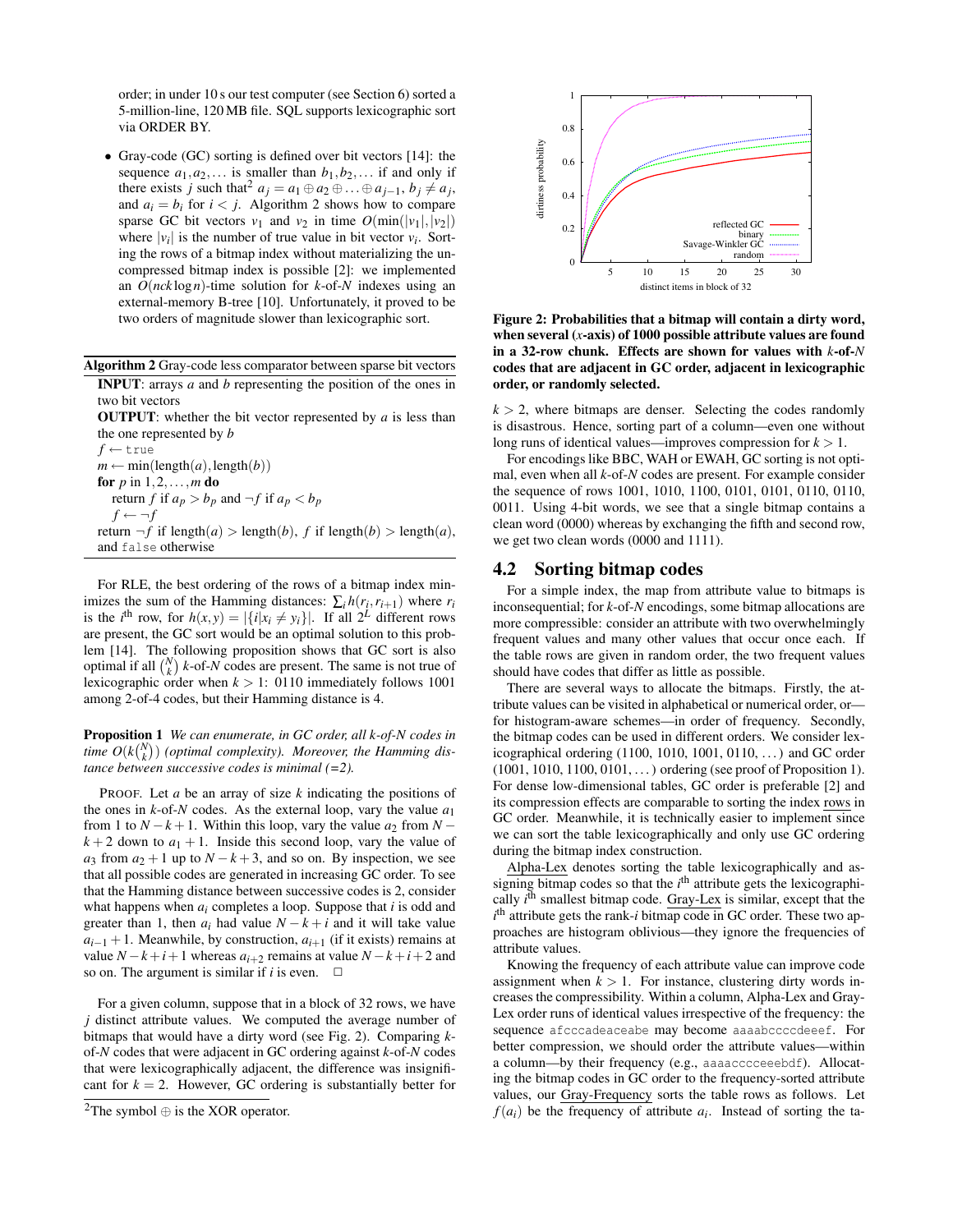

Figure 3: Storage gain in words for sorting a given column with 100,000 rows and various number of attribute values  $(2\delta(kn, \lceil kn_i^{1/k} \rceil, n) - 4n_i)$ .

ble rows  $a_1, a_2, \ldots, a_d$ , we lexicographically sort the extended rows  $f(a_1), a_1, f(a_2), a_2, \ldots, f(a_d), a_d$  by comparing the frequencies by their numerical value. The frequencies  $f(a_i)$  are discarded prior to indexing.

# 4.3 Choosing the column order

Lexicographic table sorting uses the  $i<sup>th</sup>$  column as the  $i<sup>th</sup>$  sort key: it uses the first column as the main key, the second column to break ties when two rows have the same first component, and so on. Some column orderings lead to smaller indexes than others [2].

We model the storage cost of a bitmap index as the sum of the number of dirty words and the number of sequences of identical clean words (1x11 or 0x00). If a set of *L* bitmaps has *x* dirty words, then there are at most  $L + x$  sequences of clean words; the storage cost is at most  $2x + L$ . This bound will be tighter for sparser bitmaps. Because the simple index of a column has at most *n* 1-bits, it has at most *n* dirty words, and thus, the storage cost is at most 3*n*. The next proposition shows that the storage cost of a sorted column is bounded by 5*ni* .

Proposition 2 *Using GC-sorted k-of-L codes, a sorted column with ni distinct values has no more than* 2*ni dirty words, and the storage cost is no more than*  $4n_i + \lceil kn_i^{1/k} \rceil$ .

For  $k = 1$ , Proposition 2 is true irrespective of the order of the values, as long as identical values appear sequentially. Another extreme is to assume that all 1-bits are randomly distributed. Then sparse bitmap indexes have  $\approx \delta(r, L, n) = (1 - (1 - \frac{r}{Ln})^w) \frac{Ln}{w}$  dirty words where  $r$  is the number of 1-bits,  $L$  is the number of bitmaps and *w* is the word length ( $w = 32$ ). Hence, we have an approximate storage cost of  $2\delta + \lceil k n_i^{1/k} \rceil$ . The gain of column *C* is the difference between the expected storage cost of a randomly rowshuffled  $\hat{C}$ , minus the storage cost of a sorted  $\hat{C}$ . We estimate the gain by  $2\delta(kn, \lceil kn_i^{1/k} \rceil, n) - 4n_i$  (see Fig. 3) for columns with uniform histograms. The gain is modal: it increases until a maximum is reached and then it decreases. The maximum gain is reached at  $\approx (n(w-1)/2)^{k/(k+1)}$ : for  $n = 100,000$  and  $w = 32$ , the maximum is reached at  $\approx 1,200$  for  $k = 1$  and at  $\approx 13,400$  for  $k = 2$ . Skewed histograms have a lesser gain for a fixed cardinality *ni* .

After lexicographic sorting, the *i*<sup>th</sup> column is divided into at most  $n_1 n_2 \cdots n_{i-1}$  sorted blocks. Hence, it has at most  $2n_1 \cdots n_i$  dirty words. When the distributions are skewed, the *i*<sup>th</sup> column will have blocks of different lengths and their ordering depends on how the columns are ordered. To assess these effects, we generated data with 4 independent columns: using uniformly distributed dimen-



(a) Uniform histograms with cardinalities 200, 400, 600, 800



Figure 4: Index sizes in words for various dimension orders on synthetic data (100,000 rows). Zipfian columns have 100 distinct values. Ordering "1234" indicates ordering by descending skew (Zipfian) or ascending cardinality (uniform).

sions of different sizes (see Fig. 4(a)) and using same-size dimensions of different skew (see Fig. 4(b)). We then determined the Gray-Lex index size for each of the 4! different dimension orderings. Based on these results, for sparse indexes  $(k = 1)$ , dimensions should be ordered from least to most skewed, and from smallest to largest; whereas the opposite is true for  $k > 1$ .

A sensible heuristic might be to sort columns by increasing density ( $\approx n_i^{-1/k}$ ). However, a very sparse column ( $n_i^{1/k} \gg w$ ) will  $\sum_{i}$   $\sum_{i}$   $\sum_{i}$  nowever, a very sparse column  $(n_i \gg w)$  wind be put last. Hence, we use the following heuristic: columns are sorted in decreasing order with respect to  $\min(n_i^{-1/k}, (1 - n_i^{-1/k})/(4w - 1))$ : this function is maximum at density  $n_i^{-1/k} = 1/(4w)$  and it goes down to zero as the density goes to 1. In Fig.  $4(a)$ , this heuristic makes the best choice for all values of *k*. We consider this heuristic further in Section 6.3.

# 4.4 Avoiding column order

As an alternative to lexicographic sort and column reordering, we introduce Frequent-Component sorting, which uses histograms to help sort without bias from a fixed dimension ordering. In sorting, we compare the frequency of the *i*<sup>th</sup> most frequent attribute values in each of two rows without regard (except for possible tiebreaking) to which columns they come from. With appropriate preand post-processing, it is possible to implement this approach using a standard sorting utility such as Unix sort.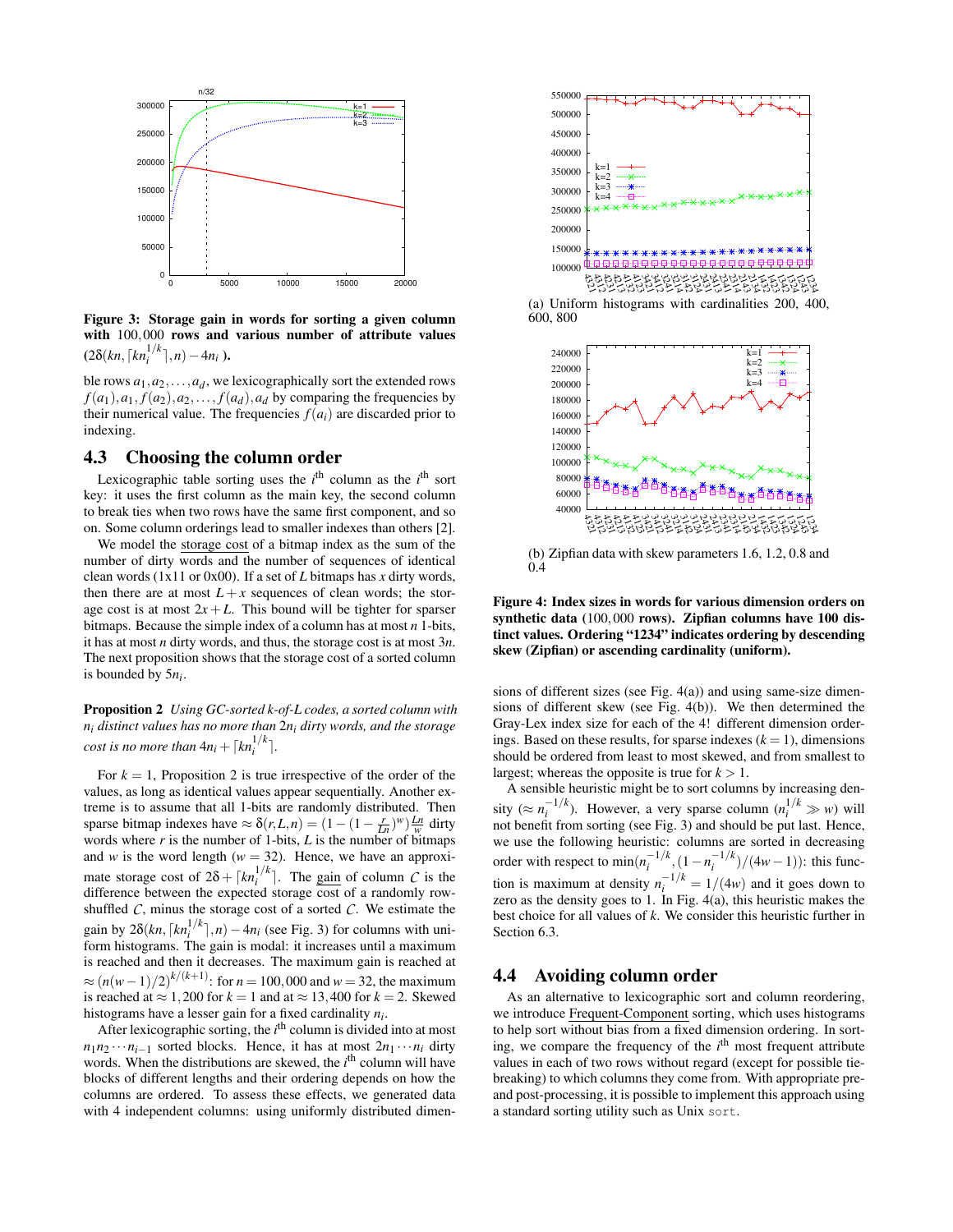# 5. PICKING THE RIGHT K-OF-N

Choosing *k* and *N* are important decisions. We choose a single  $k$  value for all dimensions<sup>3</sup>, leaving the possibility of varying  $k$ by dimension as future work. Larger values of *k* typically lead to a smaller index and a faster construction time—although we have observed cases where  $k = 2$  makes a larger index. However, query times increase with *k*: there is a construction time/speed tradeoff.

### *Larger k makes queries slower.*

We can bound the additional cost of queries. Assume  $\binom{L_i}{k} = n_i$ . A given *k*-of-*Li* bitmap is the result of an OR operation over at most  $kn_i/L_i \leq 3n_i^{(k-1)/k}$  unary bitmaps. Because  $|\forall_i B_i| \leq \sum_i |B_i|$ , the expected size of such a bitmap is no larger than  $3n_i^{(k-1)/k}$  times the expected size of a unary bitmap. A query looking for one attribute value will have to AND together  $k$  of these denser bitmaps. The entire ANDing operation can be done by *k*−1 pairwise ANDs that produce intermediate results whose EWAH sizes are increasingly small: 2*k*−1 bitmaps are thus processed. Hence, the expected time complexity of an equality query on a dimension of size  $n_i$  is no more than  $3(2k-1)n_i^{\frac{k-1}{k}}$  times higher than the expected cost of the same query on a  $k = 1$  index.

For a less pessimistic estimate of this dependence, observe that indexes seldom increase in size when *k* grows. We may conservatively assume that index size is unchanged when *k* changes. Therefore the expected size of one bitmap grows as  $\approx n_i^{-1/k}/k$ , leading to queries whose cost is proportional to  $(2 - 1/k)n_i^{-1/k}$ . Relative to the cost for  $k = 1$ , which is proportional to  $1/n_i$ , we can say that increasing *k* leads to queries that are $(2-1/k)n_i^{(k-1)/k}$  times more expensive than on a simple bitmap index.

For example, suppose  $n_i = 100$ , going from  $k = 1$  to  $k = 2$  should increase query cost about 15 fold but no more than 90 fold. In summary, the move from  $k = 1$  to anything larger can have a dramatic negative effect on query speeds. Once we are at  $k = 2$ , the incremental cost of going to  $k = 3$ ,  $k = 4$  is not so high: whereas the ratio  $k = 2/k = 1$  goes as  $\sqrt{n_i}$ , the ratio  $k = 3/k = 2$  goes as  $n_i^{1/6}$ .

#### *Larger k makes indexes smaller.*

Consider the effect of a length 100 run of values  $v_1$ , followed by 100 repetitions of  $v_2$ , then 100 of  $v_3$ , etc. Regardless of *k*, whenever we switch from  $v_1$  to  $v_{i+1}$  at least two bitmaps will have to make transitions between 0 and 1. Thus, unless the transition appears at a word boundary, we create at least 2 dirty words whenever an attribute changes from row to row. The best case, where only 2 dirty words are created, is achieved when  $k = 1$  for any assignment of bitmap codes to attribute values. For  $k > 1$  and N as small as possible, it may not be possible to achieve so few dirty words, or it may require a particular assignment of bitmap codes to values.

Encodings with  $k > 1$  find their use when many (e.g. 15) attribute values fall within a word-length boundary. In that case, a  $k = 1$ index will have at least 15 bitmaps with transitions (and we can anticipate 15 dirty words). However, if there were only 45 possible values in the dimension, we would not need more than 10 bitmaps with  $k = 2$ . Hence, there would be at most 10 dirty words and maybe less if we have sorted the data (see Fig. 2).

#### *Choosing N.*

It seems intuitive, having chosen  $k$ , to choose  $N$  to be as small as possible. Yet, we have observed cases where the resulting 2-of-*N*

Table 2: Characteristics of data sets used.

|                      | rows        | cols           | $\sum_i n_i$ | size      |
|----------------------|-------------|----------------|--------------|-----------|
| <b>Census-Income</b> | 199 523     | 42             | 103 419      | 99.1 MB   |
| 4-d projection       | 199 523     | 4              | 102 609      | 2.96 MB   |
| <b>DBGEN</b>         | 13 977 980  | 16             | 4411936      | $1.5$ GB  |
| 4-d projection       | 13 977 980  | 4              | 402 544      | 297 MB    |
| <b>Netflix</b>       | 100 480 507 | $\overline{4}$ | 500 146      | $2.61$ GB |
| KJV-4grams           | 877 020 839 | 4              | 33 553       | $21.6$ GB |

indexes are much bigger than 1-of-*N* indexes. Theoretically, this could be avoided if we allowed larger *N*, because one could aways append an additional 1 to every attribute's 1-of-*N* code. Since this would create one more (clean) bitmap than the 1-of-*N* index has, this 2-of-*N* index would never be much larger than the 1-of-*N* index. So, if *N* is unconstrained, we can see that there is never a significant space advantage to choosing *k* small.

Nevertheless, the main advantage of  $k > 1$  is fewer bitmaps. We choose *N* as small as possible.

# 6. EXPERIMENTAL RESULTS

We present experiments to assess the effects of various factors (choices of *k*, sorting approaches, dimension orderings) in terms of EWAH index sizes. These factors also affect index creation and query times (we report real wall-clock times).

## 6.1 Platform

Our test programs<sup>4</sup> were written in C++ and compiled by GNU GCC 4.0.2 on an Apple Mac Pro with two double-core Intel Xeon processors (2.66 GHz) and 2 GiB of RAM. Lexicographic sorts of flat files were done using GNU coreutils sort version 6.9. For all tests involving  $k = 1$ , we used the sparse implementation approached in Section 3 because without it, the Gray-Lex index creation times were 20–100 times slower, depending on the data set.

### 6.2 Data sets used

We primarily used four data sets, whose details are summarized in Table 2: Census-Income [9], DBGEN [21], KJV-4grams, and Netflix [13]. DBGEN is a synthetic data set, whereas KJV-4grams is a large list (including duplicates) of 4-tuples of words obtained from the verses in the King James Bible [16], after stemming with the Porter algorithm [15] and removal of stemmed words with three or fewer letters. Occurrence of row *w*1,*w*2,*w*3,*w*<sup>4</sup> indicates that the first paragraph of a verse contains words  $w_1$  through  $w_4$ , in this order. This data is a scaled-up version of word co-occurrence cubes used to study analogies in natural language [11, 22]. Each of KJV-4grams' columns contains roughly 8 thousand distinct stemmed words. The Netflix table has 4 dimensions: UserID, MovieID, Date and Rating, having cardinalities 5, 2 182, 17 770, and 480 189. Details of how it was obtained from the data downloaded are given elsewhere [2].

For some of our tests, we chose four dimensions with a wide range of sizes. For Census-Income, we chose *age* (*d*1), *wage per hour*  $(d_2)$ , *dividends from stocks*  $(d_3)$  and a numerical value<sup>5</sup> found in the  $25<sup>th</sup>$  position ( $d_4$ ). Their respective cardinalities were 91, 1 240, 1 478 and 99 800. For DBGEN, we selected dimensions of cardinality 7, 11, 2 526 and 400 000. Dimensions are numbered by increasing size: column 1 has fewer distinct values.

<sup>&</sup>lt;sup>3</sup>Except that for columns with small  $n_i$ , we automatically adjust  $k$ downward when it exceeds the limits noted at the end of Section 2.

<sup>4</sup>http://code.google.com/p/lemurbitmapindex/.

<sup>5</sup>The associated metadata says this column should be a 10-valued migration code.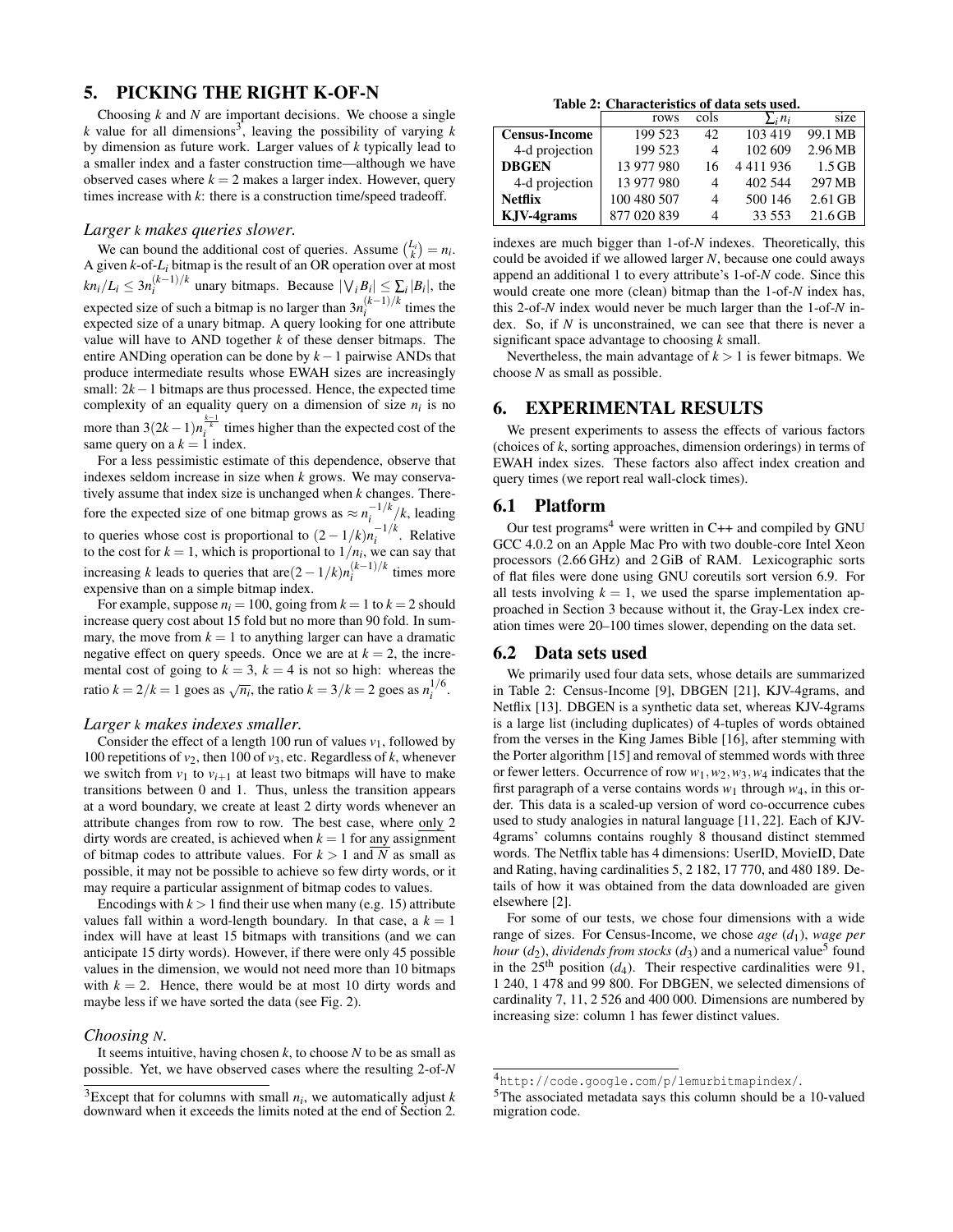# 6.3 Column Ordering

Fig. 5 shows the Gray-Lex index sizes for each column ordering. The dimensions of KJV-4grams are too similar for ordering to be interesting, and we have thus omitted them. For small dimensions, the value of *k* was lowered using the heuristic presented in Section 2. Our results suggest that table-column reordering has a significant effect (40%). This does not contradict the observation by Canahuate et. al [4] that bitmap reordering does not change the size much.

The value of *k* affects which ordering leads to the smallest index: good orderings for  $k = 1$  are frequently bad orderings for  $k > 1$ , and vice versa. This is consistent with our earlier analysis (see Figs. 3 and 4). For Netflix and DBGEN, we have omitted  $k = 2$  for legibility: it is inferior to  $k = 1$  for most orderings.

Census-Income's largest dimension is very large  $(n_4 \approx n/2)$ ; DB-GEN has also a large dimension ( $n_4 \approx n/35$ ). Sorting columns in decreasing order with respect to  $\min(n_i^{-1/k}, (1 - n_i^{-1/k})/(4w - 1))$ for  $k = 1$ , we have that only for DBGEN the ordering "2134" is suggested, otherwise, "1234" is recommended. Thus the heuristic provides nearly optimal recommendations. For  $k = 3$  and  $k = 4$ , the ordering "1234" is recommended for all data sets: for  $k = 4$ and Census-Income, this recommendation is wrong. For  $k = 2$ and Census-Income, the ordering "3214" is recommended, another wrong recommendation for this data set. Hence, a better column reordering heuristic is needed for  $k > 1$ . The difficulty appears to be fundamental: when we calculated the gain experimentally, we found that the best orderings sometimes did not have the dimensions with highest gain first. Our greedy approach may be too simple, and it it may be necessary to know the histogram skews.

# 6.4 Sorting

On some synthetic Zipfian tests, we found a small improvement (less than 4% for 2 dimensions) by using Gray-Lex coding in preference to Alpha-Lex [2, Fig. 3]. On other data sets, Gray-Lex either had no effect or a small positive effect. Therefore, our current experiments do not include Alpha-Lex, with the exception that we experimentally evaluated how sorting affects the EWAH compression of individual columns. Whereas sorting tends to create runs of identical values in the first columns, the benefits of sorting are far less apparent in later columns, except those strongly correlated with the first few columns. For Table 3, we have sorted projections of Census-Income and DBGEN onto 10 dimensions  $d_1 \ldots d_{10}$  with  $n_1 < \ldots < n_{10}$ . (The dimensions  $d_1 \ldots d_4$  in this group are different from the dimensions  $d_1 \ldots d_4$  discussed earlier.) We see that if we sort from the largest column  $(d_{10} \dots d_1)$ , at most 3 columns benefit from the sort, whereas 5 or more columns benefit when sorting from the smallest column  $(d_1 \dots d_{10})$ .

### *Lexicographic sorting.*

Constructing a simple bitmap index (using Gray-Lex) over KJV-4grams took approximately 14,000 seconds or less than four hours. Nearly half  $(6,000 s)$  of the time was due to the sort utility, since the data set is much larger than the machine's main memory (2 GiB). Constructing an unsorted index is faster (approximately 10,000 s), but the index is about 9 times larger.

To study scaling, we built indexes from prefixes of the full data set. We found construction times increased linearly with index size for  $k = 1$ , whether or not sorting was used. For  $1 \leq k \leq 4$ , index size increased linearly with the prefix size for unsorted data. Yet with sorting, index size increased sublinearly. As new data arrives, it is increasingly likely to fit into existing runs, once sorted.

Table 4: Sizes of EWAH indexes (32-bit words) for various sorting methods.

|               |                | Lex unsorted         | Gray-Lex             | Gray-Freq            |
|---------------|----------------|----------------------|----------------------|----------------------|
| Census-Income | $k=1$          | $8.49 \times 10^{5}$ | $4.87 \times 10^{5}$ | $4.87 \times 10^{5}$ |
| (4d)          | $\overline{c}$ | $9.12 \times 10^5$   | $4.52 \times 10^{5}$ | $4.36 \times 10^{5}$ |
|               | 3              | $6.90 \times 10^{5}$ | $3.73 \times 10^{5}$ | $3.28 \times 10^{5}$ |
|               | $\overline{4}$ | $4.58 \times 10^{5}$ | $2.17 \times 10^{5}$ | $1.98 \times 10^{5}$ |
| <b>DBGEN</b>  | 1              | $5.48 \times 10^{7}$ | $3.38 \times 10^{7}$ | $3.38 \times 10^{7}$ |
| (4d)          | 2              | $7.13 \times 10^{7}$ | $2.76 \times 10^{7}$ | $2.74 \times 10^{7}$ |
|               | 3              | $5.25 \times 10^{7}$ | $1.50 \times 10^{7}$ | $1.50 \times 10^{7}$ |
|               | $\overline{4}$ | $3.24 \times 10^{7}$ | $1.21 \times 10^{7}$ | $1.19 \times 10^{7}$ |
| Netflix       | 1              | $6.20 \times 10^{8}$ | $3.22 \times 10^8$   | $3.19 \times 10^{8}$ |
|               | 2              | $8.27 \times 10^{8}$ | $3.17 \times 10^{8}$ | $2.43 \times 10^{8}$ |
|               | 3              | $5.73 \times 10^{8}$ | $1.97 \times 10^{8}$ | $1.49 \times 10^{8}$ |
|               | $\overline{4}$ | $3.42 \times 10^{8}$ | $1.37 \times 10^{8}$ | $1.14 \times 10^{8}$ |
| KJV-4grams    | 1              | $6.08 \times 10^{9}$ | $6.68 \times 10^{8}$ | $6.68 \times 10^{8}$ |
|               | 2              | $8.02 \times 10^{9}$ | $9.93 \times 10^{8}$ | $7.29 \times 10^8$   |
|               | 3              | $4.13 \times 10^{9}$ | $8.31 \times 10^{8}$ | $5.77 \times 10^{8}$ |
|               | 4              | $2.52 \times 10^{9}$ | $6.39 \times 10^{8}$ | $5.01 \times 10^{8}$ |

Table 4 shows index sizes for our large data sets, using Gray-Lex orderings and Gray-Frequency. Dimensions were ordered from the largest to the smallest ("4321") except for Census-Income where we used the ordering "3214". We observed that KJV-4grams did not benefit in index size for  $k = 2$ . This data set has many very long runs of identical attribute values in the first two dimensions, and the number of attribute values is modest, compared with the number of rows. This is ideal for 1-of-*N*.

Gray-Frequency yields the smallest indexes in Table 4. Frequent-Component is not shown in the table. On Netflix for  $k = 1$  it outperformed the other approaches by 1%, and for DBGEN it was only slightly worse than the others. But in all other case on DBGEN, Census-Income and Netflix, it lead to indexes 5–50% larger.

# 6.5 Queries

We timed equality queries against our 4-d bitmap indexes, and the results are shown in Fig. 6. Queries were generated by choosing attribute values uniformly at random and the figures report average times for such queries. We made 100 random choices per column for KJV-4grams when  $k > 1$ . For DBGEN and Netflix, we had 1,000 random choices per column and 10,000 random choices were used for Census-Income and KJV-4grams  $(k = 1)$ . For each data set, we give the results per column (leftmost tick is the column used as the primary sort key, next tick is for the secondary sort key, etc.).

From Fig. 6(b), we see that simple bitmap indexes always yield the fastest queries. The difference caused by  $k$  is highly dependent upon the data set and the particular column in the data set. However, for a given data set and column, with only a few small exceptions, query times increase significantly with *k*. For DBGEN, the last two dimensions have size 7 and 11, whereas for Netflix, the last dimension has size 5, and therefore, they will never use a *k*-value larger than 2: their speed is mostly oblivious to *k*.

In Section 5, we predicted that the query time would grow with  $k$  as  $\approx (2 - 1/k)n_i^{-1/k}$ : for the large dimensions such as the largest ones for DBGEN (400k) and Netflix (480k), query times are two orders of magnitude slower for  $k = 2$  as opposed to  $k = 1$ , and four orders of magnitude slower for  $k = 4$ . Thus, our model exaggerates the differences by about an order of magnitude. The most plausible explanation is that query times are not directly proportional to the bitmap loaded, but also include a constant factor.

Fig. 6(a) and 6(b) show the equality query times per column before and after sorting the tables. Sorting improves query times most for larger values of *k*: for Netflix, sorting improved the query times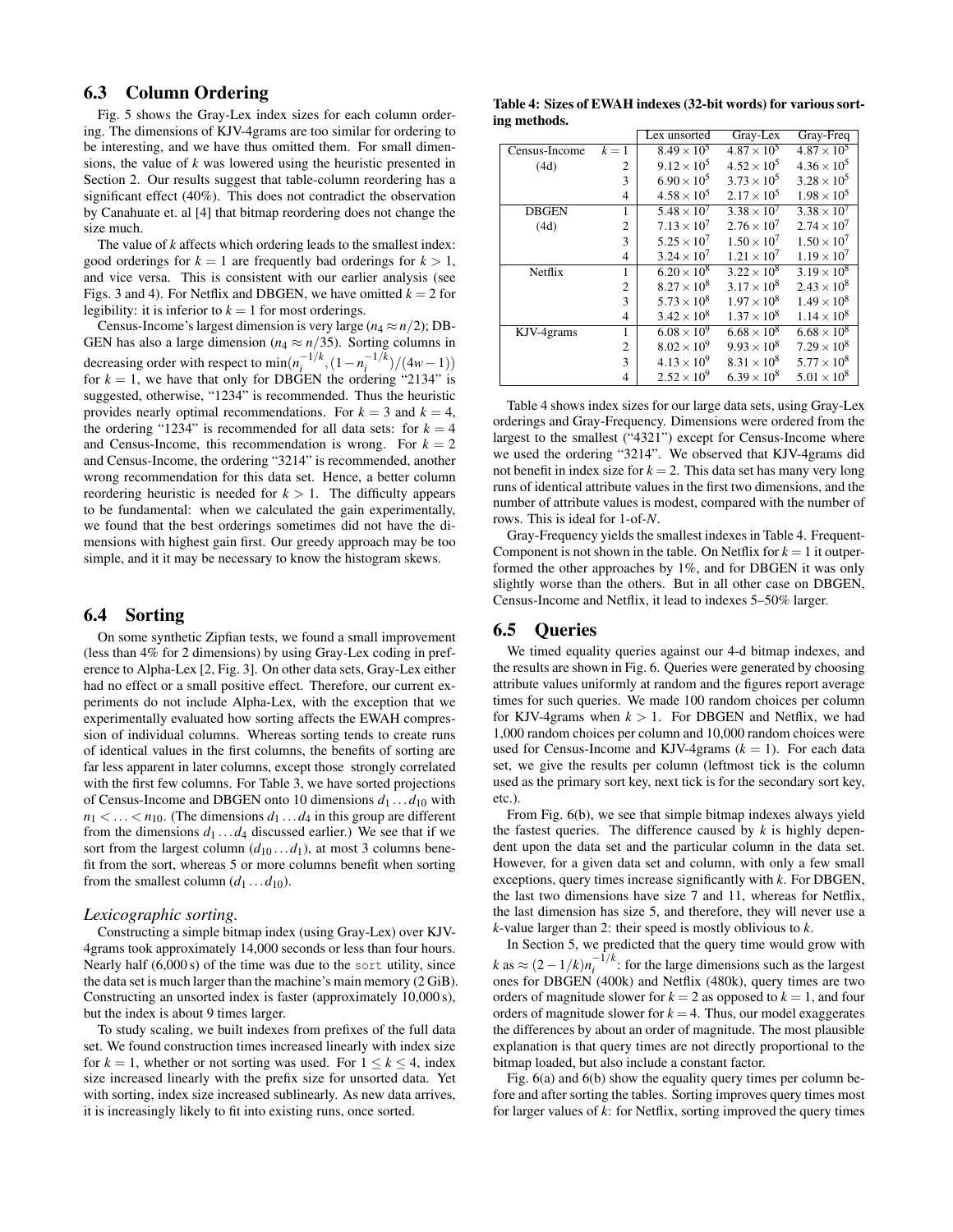

Figure 5: Index sizes (words, *y* axis) on 4-d data sets for all dimension orderings (*x* axis).

Table 3: Number of 32-bit words used for different unary indexes when the table was sorted lexicographically (dimensions ordered by descending cardinality,  $d_{10} \ldots d_1$ , or by ascending cardinality,  $d_1 \ldots d_{10}$ ).

|                | <b>Census-Income</b> |                      |                    | <b>DBGEN</b>        |             |                      |                     |                       |
|----------------|----------------------|----------------------|--------------------|---------------------|-------------|----------------------|---------------------|-----------------------|
|                | cardinality          | unsorted             | $d_1 \dots d_{10}$ | $d_{10} \ldots d_1$ | cardinality | unsorted             | $d_1 \dots d_{10}$  | $d_{10} \ldots d_1$   |
| d <sub>1</sub> | $\tau$               | 42 4 27              | 32                 | 42 309              | 2           | $0.75\times10^{6}$   | 24                  | $0.75\times10^{6}$    |
| $d_2$          | 8                    | 36 980               | 200                | 36 521              | 3           | $1.11\times10^{6}$   | 38                  | $1.11\times10^{6}$    |
| $d_3$          | 10                   | 34 257               | 1 2 1 5            | 28 9 75             | 7           | $2.58\times10^{6}$   | 150                 | $2.78\times10^{6}$    |
| $d_4$          | 47                   | $0.13\times10^{6}$   | 12 118             | $0.13\times10^{6}$  | 9           | $0.37\times10^{6}$   | 1006                | $3.37\times10^{6}$    |
| $d_5$          | 51                   | 35 203               | 17789              | 28 803              | 11          | $4.11 \times 10^{6}$ | 10824               | $4.11 \times 10^6$    |
| d <sub>6</sub> | 91                   | $0.27\times10^{6}$   | 75 065             | $0.25\times10^{6}$  | 50          | $13.60\times10^{6}$  | $0.44\times10^{6}$  | $1.42\times10^{6}$    |
| $d_7$          | 113                  | 12 199               | 9 2 1 7            | 12 178              | 2 5 2 6     | $23.69\times10^{6}$  | $22.41\times10^{6}$ | $23.69\times10^{6}$   |
| $d_{8}$        | 132                  | 20 028               | 14 062             | 19 9 17             | 20 000      | $24.00\times10^{6}$  | $24.00\times10^{6}$ | $22.12\times10^{6}$   |
| $d_{9}$        | 1 2 4 0              | 29 223               | 24 3 13            | 28 673              | 400 000     | $24.84\times10^{6}$  | $24.84\times10^{6}$ | $19.14 \times 10^6$   |
| $d_{10}$       | 99 800               | $0.50\times10^{6}$   | $0.48\times10^{6}$ | $0.30\times10^{6}$  | 984 297     | $27.36\times10^{6}$  | $27.31\times10^{6}$ | $0.88\times10^{6}$    |
| total          |                      | $1.11 \times 10^{6}$ | $0.64\times10^{6}$ | $0.87\times10^{6}$  |             | $0.122\times10^{9}$  | $0.099\times10^{9}$ | $0.079 \times 10^{9}$ |

by at most 2 for  $k = 1$ , at most 40 for  $k = 2$  and at most 140 for  $k = 3$ ; indexes with  $k > 1$  benefit from sorting even when there are no long runs of identical values (see Subsection 4.1). (On the first columns,  $k = 3$  usually gets the best improvements from sorting.) Synthetic DBGEN showed no significant speedup from sorting, beyond its large first column. Although Netflix, like DBGEN, has a many-valued column first, it shows a benefit from sorting even in its third column: in fact, the third column benefits more from sorting than the second column. The largest table, KJV-4grams, benefited most from the sort: while queries on the last column are twice as fast, the gain on the first two columns ranges from 20 times faster  $(k = 1)$  to almost 1500 times faster  $(k = 3)$ .

We can compare these times with the expected amount of data scanned per query. This is shown in Figure 7, and we observe reasonably close agreement between most query times and the expected sizes of the bitmaps being scanned. Exceptions include the first dimension on KJV-4grams and some cases where the bitmaps are tiny. This discrepancy might be explained by the retrieval of the row IDs from the compressed bitmaps: long runs of 1x11 clean words must be converted to many row IDs.

# 7. GUIDELINES FOR K

Our experiments indicate that simple  $(k = 1)$  bitmap encoding is preferable when storage space and index-creation time are less important than fast equality queries. The storage and index-creation penalties are kept modest by table sorting and Algorithm 1.

Space requirements can be reduced by choosing  $k > 1$ , although Tab. 4 shows that this approach has risks (see KJV-4grams). For  $k$  >



Figure 7: Bitmap data examined per equality query.

1, we can gain additional index size reduction at the cost of longer index construction by using Gray-Frequency rather than Gray-Lex.

If the total number of attribute values is small relative to the number of rows, then we should first try the  $k = 1$  index. Perhaps the data set resembles KJV-4grams. Besides yielding faster queries, the  $k = 1$  index may be smaller.

# 8. CONCLUSION AND FUTURE WORK

We showed that while sorting improves bitmap indexes, we can improve them even more (30–40%) if we know the number of distinct values in each column. For  $k$ -of- $N$  encodings with  $k > 1$ , even further gains (10–30%) are possible using the frequency of each